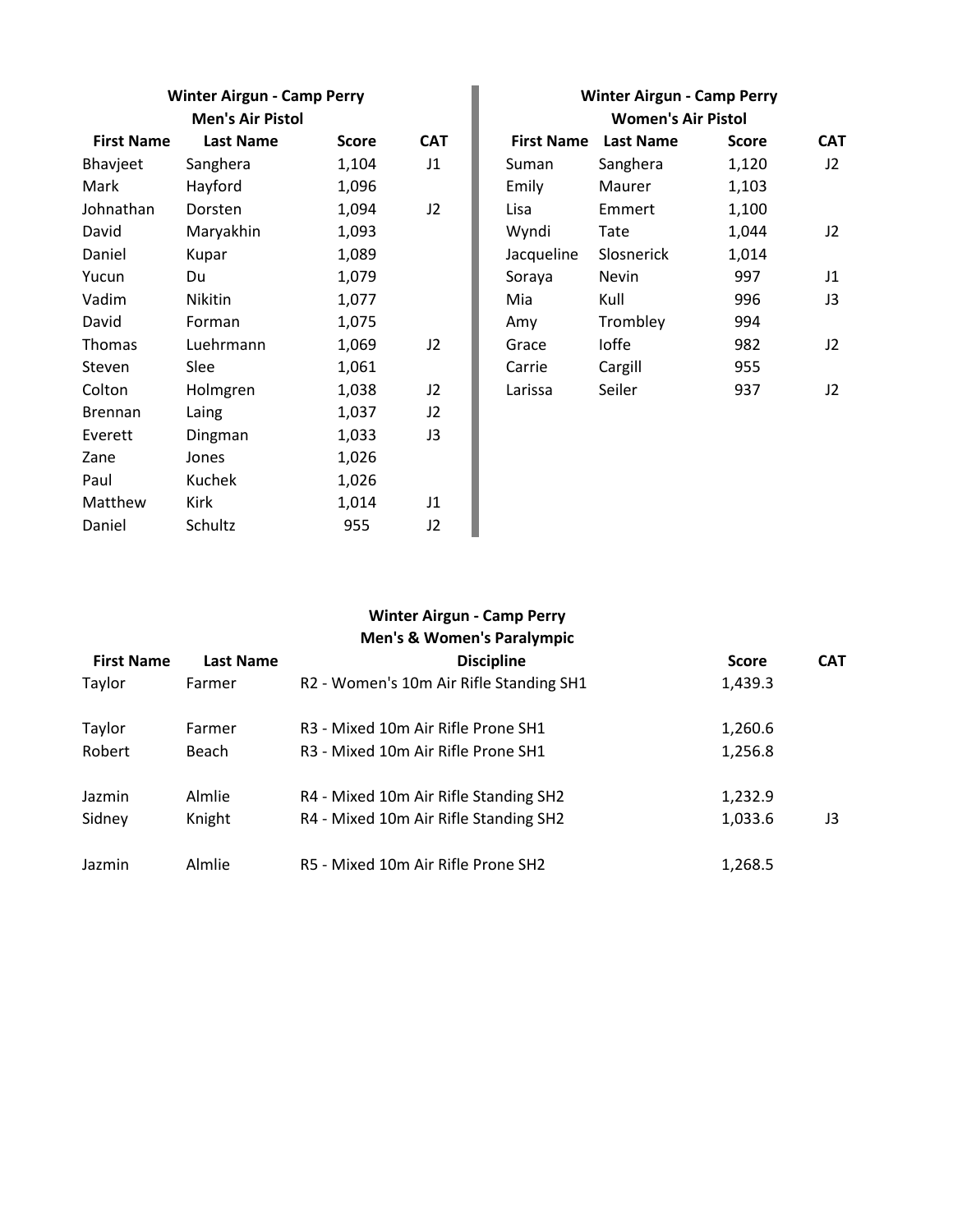| <b>Winter Airgun - Camp Perry</b> |
|-----------------------------------|
| <b>Men's Air Rifle</b>            |

| <b>First Name</b> | <b>Last Name</b> | <b>Score</b> | <b>CAT</b> |               | <b>First Name</b> Last Name | <b>Score</b> | <b>CAT</b> |
|-------------------|------------------|--------------|------------|---------------|-----------------------------|--------------|------------|
| Lucas             | Kozeniesky       | 1,257.0      |            | Virginia      | Thrasher                    | 1,250.8      |            |
| Dempster M        | Christenson      | 1,242.0      |            | Natalie       | Perrin                      | 1,248.0      | J1         |
| Gavin             | Perkowski        | 1,236.8      | J1         | Katie         | Zaun                        | 1,244.8      | J2         |
| Andrew            | Duross           | 1,232.0      | J2         | Katrina       | Demerle                     | 1,243.2      | J2         |
| Chance            | Cover            | 1,231.4      |            | Emme          | Walrath                     | 1,236.4      | J3         |
| Timothy           | Schmeltzer       | 1,229.2      |            | Amber         | Schifano                    | 1,232.8      | J1         |
| <b>Brandon</b>    | Shultz           | 1,227.3      | J3         | Jaden         | Thompson                    | 1,230.4      | J1         |
| Dylan             | Gregory          | 1,225.1      | J2         | <b>Bremen</b> | <b>Butler</b>               | 1,229.8      | J2         |
| <b>Brandon</b>    | Mach             | 1,225.0      |            | Kayla         | Andreoli                    | 1,229.1      | J1         |
| <b>Brady</b>      | Fowkes           | 1,223.1      | J2         | Mackenzie     | Miller                      | 1,228.7      | J2         |
| Anthony           | Hotko            | 1,212.6      | J2         | Rylie         | Passmore                    | 1,227.7      | J3         |
| R. Paul           | <b>Borthwick</b> | 1,208.4      |            | Nicolette     | Hoffman                     | 1,225.2      | J2         |
| Tanner            | <b>Barth</b>     | 1,207.6      | J2         | Julianna      | Hays                        | 1,224.9      | J2         |
| Tavish            | McCoy            | 1,205.3      | J1         | Julie         | Klusmeier                   | 1,223.1      |            |
| Aaron             | Hoversten        | 1,204.8      | J2         | Katie         | Tedeschi                    | 1,222.4      | J2         |
| <b>Nick</b>       | Fares            | 1,202.9      | J1         | Claudia       | Muzik                       | 1,220.9      | J3         |
| Nathan            | Wehrlen          | 1,200.5      | J1         | Elizabeth     | Hollowell                   | 1,219.4      | J2         |
| Justin            | <b>Sillars</b>   | 1,199.2      | J1         | Kera          | Kaufman                     | 1,219.3      |            |
| <b>Briggs</b>     | Moore            | 1,196.6      | J1         | Ashton        | OConnell                    | 1,219.3      | J1         |
| Zachary           | Jackson          | 1,195.3      | J1         | Alexis        | Kirk                        | 1,218.1      | J1         |
| Alok              | Joarder          | 1,194.4      | J2         | Rebecca       | Spencer                     | 1,216.0      |            |
| mason             | hooper           | 1,192.2      | J2         | MLeah         | Lambdin                     | 1,215.2      | J1         |
| Aiden             | <b>Meyers</b>    | 1,191.4      | J1         | Amelia        | Dell                        | 1,214.8      | J1         |
| Grant             | Kimberling       | 1,191.3      | J2         | Jordyn        | Ewine                       | 1,214.6      | J2         |
| Eli               | Guise            | 1,190.5      | J2         | Katelyn       | Tinsley                     | 1,212.2      | J2         |
| <b>Brian</b>      | Parziale         | 1,190.0      |            | Alicia        | Zhang                       | 1,209.3      | J2         |
| Jesse             | Chamberlain      | 1,186.2      | J2         | bella         | gamez                       | 1,207.6      | J1         |
| Hayden            | Bell             | 1,186.0      | J2         | Sally         | Reeke                       | 1,207.6      | J1         |
| Joseph            | Kovach           | 1,184.4      | J2         | Lily          | Cicatella                   | 1,206.1      | J2         |
| Anthony           | <b>Buatti</b>    | 1,182.8      | J2         | Eva           | Horgan                      | 1,204.4      | J2         |
| Alex              | Pall             | 1,182.7      | J2         | Cassidy       | Reeke                       | 1,204.3      | J2         |
| Eric              | Uetrecht         | 1,180.6      | J2         | Casia         | Steinhaus                   | 1,204.2      | J3         |
| Matthew           | Stout            | 1,173.9      | J2         | Elijah        | Spencer                     | 1,203.7      | J2         |
| Liam              | Tegeler          | 1,165.8      | J2         | Rachael       | Paddock                     | 1,201.8      | J2         |
| Jake              | Kapper           | 1,164.7      | J3         | Lillian       | Wytko                       | 1,201.0      | J3         |
| Joseph            | Hahn             | 1,159.2      | J2         | Erin          | <b>Ballard</b>              | 1,199.7      | J1         |
| Benjamin          | Havison          | 1,156.9      | J2         | Rachel        | Engels                      | 1,194.3      | J2         |
| Nathan            | Engman           | 1,155.8      | J2         | Madisen       | Smith                       | 1,192.7      | J1         |
| George            | Kuhne            | 1,155.8      | J3         | Nethraa       | Bhavani Raa                 | 1,192.2      | J2         |
| Logan             | Mcclimans        | 1,154.7      | J2         | Jasmine       | Hays                        | 1,192.1      | J2         |
| Benjamin          | D'Angelo         | 1,152.8      | J1         | Ahslee        | Peters                      | 1,191.9      | J2         |
| Austin            | Rahmig           | 1,150.7      | J2         | Julia         | Ivey                        | 1,191.2      | J2         |
| Deitrich          | Bergman          | 1,150.3      | J3         | Allison       | Buesseler                   | 1,190.0      | J2         |
| William           | Dutton           | 1,146.9      |            | Ashley        | Tieszen                     | 1,186.4      | J2         |

| <b>Winter Airgun - Camp Perry</b> |  |
|-----------------------------------|--|
| Alamania, Alu Difla               |  |

| Men's Air Rifle |              |            | <b>Women's Air Rifle</b> |                  |              |                |  |  |
|-----------------|--------------|------------|--------------------------|------------------|--------------|----------------|--|--|
| ast Name        | <b>Score</b> | <b>CAT</b> | <b>First Name</b>        | <b>Last Name</b> | <b>Score</b> | <b>CAT</b>     |  |  |
| eniesky         | 1,257.0      |            | Virginia                 | Thrasher         | 1,250.8      |                |  |  |
| stenson         | 1,242.0      |            | Natalie                  | Perrin           | 1,248.0      | J1             |  |  |
| cowski          | 1,236.8      | J1         | Katie                    | Zaun             | 1,244.8      | J2             |  |  |
| oss             | 1,232.0      | J2         | Katrina                  | Demerle          | 1,243.2      | J2             |  |  |
| er              | 1,231.4      |            | Emme                     | Walrath          | 1,236.4      | J3             |  |  |
| neltzer         | 1,229.2      |            | Amber                    | Schifano         | 1,232.8      | J1             |  |  |
| ltz             | 1,227.3      | J3         | Jaden                    | Thompson         | 1,230.4      | J1             |  |  |
| gory            | 1,225.1      | J2         | <b>Bremen</b>            | <b>Butler</b>    | 1,229.8      | J2             |  |  |
| :h              | 1,225.0      |            | Kayla                    | Andreoli         | 1,229.1      | J1             |  |  |
| kes             | 1,223.1      | J2         | Mackenzie                | Miller           | 1,228.7      | J2             |  |  |
| ko              | 1,212.6      | J2         | Rylie                    | Passmore         | 1,227.7      | J3             |  |  |
| thwick          | 1,208.4      |            | Nicolette                | Hoffman          | 1,225.2      | J2             |  |  |
| :h              | 1,207.6      | J2         | Julianna                 | Hays             | 1,224.9      | J2             |  |  |
| coy             | 1,205.3      | J1         | Julie                    | Klusmeier        | 1,223.1      |                |  |  |
| ersten          | 1,204.8      | J2         | Katie                    | Tedeschi         | 1,222.4      | J2             |  |  |
| ۶ś.             | 1,202.9      | J1         | Claudia                  | Muzik            | 1,220.9      | J3             |  |  |
| าrlen           | 1,200.5      | J1         | Elizabeth                | Hollowell        | 1,219.4      | J2             |  |  |
| rs              | 1,199.2      | J1         | Kera                     | Kaufman          | 1,219.3      |                |  |  |
| ore             | 1,196.6      | J1         | Ashton                   | OConnell         | 1,219.3      | J1             |  |  |
| son             | 1,195.3      | J1         | Alexis                   | Kirk             | 1,218.1      | J1             |  |  |
| der             | 1,194.4      | J2         | Rebecca                  | Spencer          | 1,216.0      |                |  |  |
| per             | 1,192.2      | J2         | MLeah                    | Lambdin          | 1,215.2      | J1             |  |  |
| ers             | 1,191.4      | J1         | Amelia                   | Dell             | 1,214.8      | J1             |  |  |
| berling         | 1,191.3      | J2         | Jordyn                   | Ewine            | 1,214.6      | J2             |  |  |
| ë               | 1,190.5      | J2         | Katelyn                  | Tinsley          | 1,212.2      | J2             |  |  |
| iale            | 1,190.0      |            | Alicia                   | Zhang            | 1,209.3      | J2             |  |  |
| mberlain        | 1,186.2      | J2         | bella                    | gamez            | 1,207.6      | J1             |  |  |
|                 | 1,186.0      | J2         | Sally                    | Reeke            | 1,207.6      | J1             |  |  |
| ach             | 1,184.4      | J2         | Lily                     | Cicatella        | 1,206.1      | J2             |  |  |
| tti             | 1,182.8      | J2         | Eva                      | Horgan           | 1,204.4      | J2             |  |  |
|                 | 1,182.7      | J2         | Cassidy                  | Reeke            | 1,204.3      | J2             |  |  |
| recht           | 1,180.6      | J2         | Casia                    | Steinhaus        | 1,204.2      | J3             |  |  |
| ıt              | 1,173.9      | J2         | Elijah                   | Spencer          | 1,203.7      | J2             |  |  |
| eler            | 1,165.8      | J2         | Rachael                  | Paddock          | 1,201.8      | J2             |  |  |
| per             | 1,164.7      | J3         | Lillian                  | Wytko            | 1,201.0      | J3             |  |  |
| n               | 1,159.2      | J2         | Erin                     | <b>Ballard</b>   | 1,199.7      | J1             |  |  |
| ison            | 1,156.9      | J2         | Rachel                   | Engels           | 1,194.3      | J2             |  |  |
| man             | 1,155.8      | J2         | Madisen                  | Smith            | 1,192.7      | J1             |  |  |
| ne              | 1,155.8      | J3         | Nethraa                  | Bhavani Raa      | 1,192.2      | J2             |  |  |
| limans:         | 1,154.7      | J2         | Jasmine                  | Hays             | 1,192.1      | J2             |  |  |
| ngelo           | 1,152.8      | J1         | Ahslee                   | Peters           | 1,191.9      | J2             |  |  |
| mig             | 1,150.7      | J2         | Julia                    | Ivey             | 1,191.2      | J2             |  |  |
| zman            | 1,150.3      | J3         | Allison                  | Buesseler        | 1,190.0      | J <sub>2</sub> |  |  |
|                 | 1.1100       |            |                          |                  | 1.100L       | ר ו            |  |  |